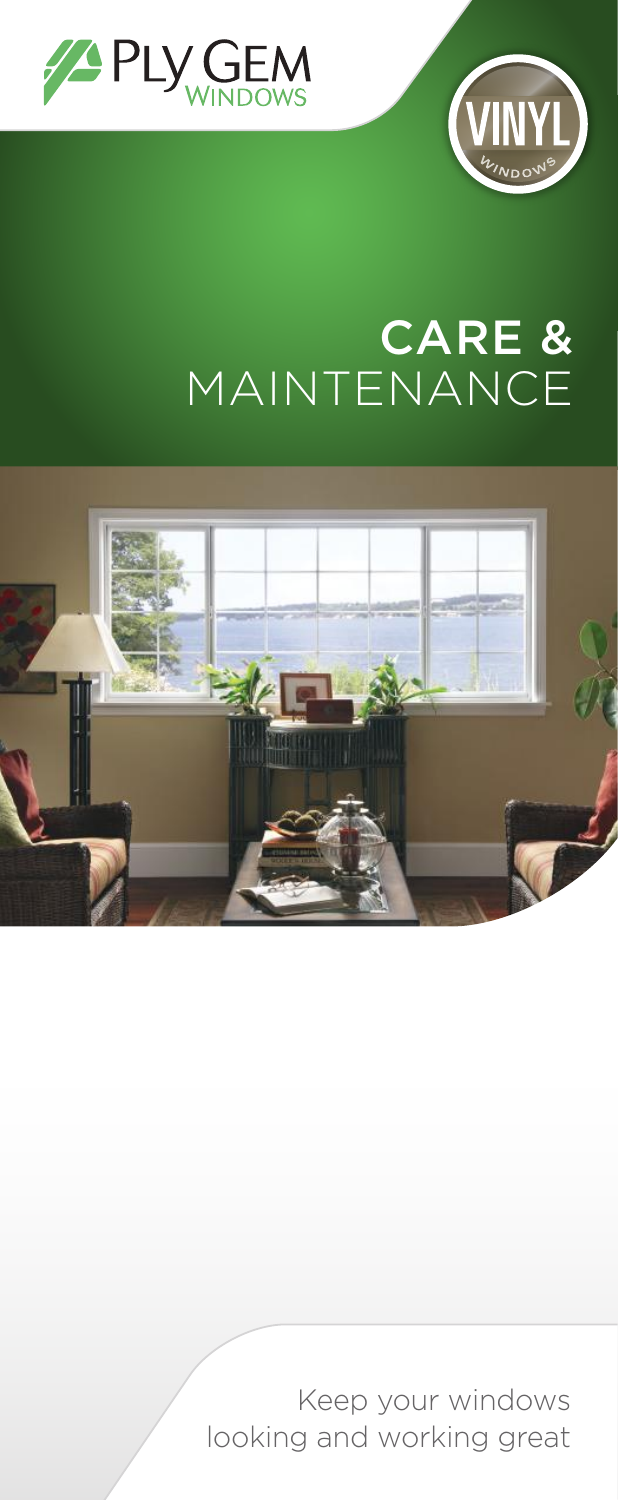### Care and Cleaning of vinyl windows

(SINGLE HUNG, DOUBLE HUNG, CASEMENT AND SLIDING WINDOWS)

Congratulations on your selection of windows from Ply Gem Windows... some of the most advanced replacement windows available in today's market. These windows are engineered to help seal out water and air, and provide increased energy efficiency for your home.

Cleaning windows has never been easier. The material used in your windows is vinyl, which will not rot, peel or swell, regardless of the weather conditions.

#### CARE OF PAINTED VINYL

Our painted vinyl windows are coated with a top quality and superior durable paint that offers excellent performance and can provide long lasting aesthetics with minimal maintenance. Contaminates such as bird droppings or sand from a coastal environment should be removed as soon as possible. When removing these items never use a dry cloth. Always use warm water containing a mild detergent and a soft absorbent cloth or sponge until the particles are removed. Rinse with warm water and dry with a soft cloth. Do not use any chemicals, abrasives or a power washer as this may discolor or damage the painted surface..

#### CARE OF VINYL

The natural lubricating ability of vinyl prevents dirt, grease or stains from penetrating the surface. But, as with any window, abrasives can dull the finish. Simply use soap and water or a cream wax cleaner or polish for every day cleaning. Other cleaners including turpentine or denatured alcohol are also acceptable. For stubborn spots, a non-abrasive household cleanser is best. Slight scratches can be polished out with a small amount of scouring powder. Finish off with cream wax or polish.

#### CARE OF SCREENS

Because our screens are made of advanced materials, your screen never has to be removed unless desired. Your screens can be sprayed with water or vacuumed clean.

#### SECURING SASHES AFTER CLEANING

After cleaning, tilt the sash back into place. Make sure the latches have also been sprung back into place. Push the top sash up into place, and check again to see that the bottom sash is in place. When tilting the sashes inward, keep each sash parallel to the sill to avoid any balance disengagements.

Should a balance disengagement occur, please all Ply Gem support at 888-9PLYGEM or email them at support@plygeminfo.com. They will gladly assist you with any questions.



*NOTE: Not all double and single hung products have a tilt latch option. Please consult your authorized Ply Gem Windows dealer or contractor for questions regarding your specific windows. For windows with a tilt option, your dealer or contractor can demonstrate the proper tilt and sash removal/reinsertion process for cleaning.*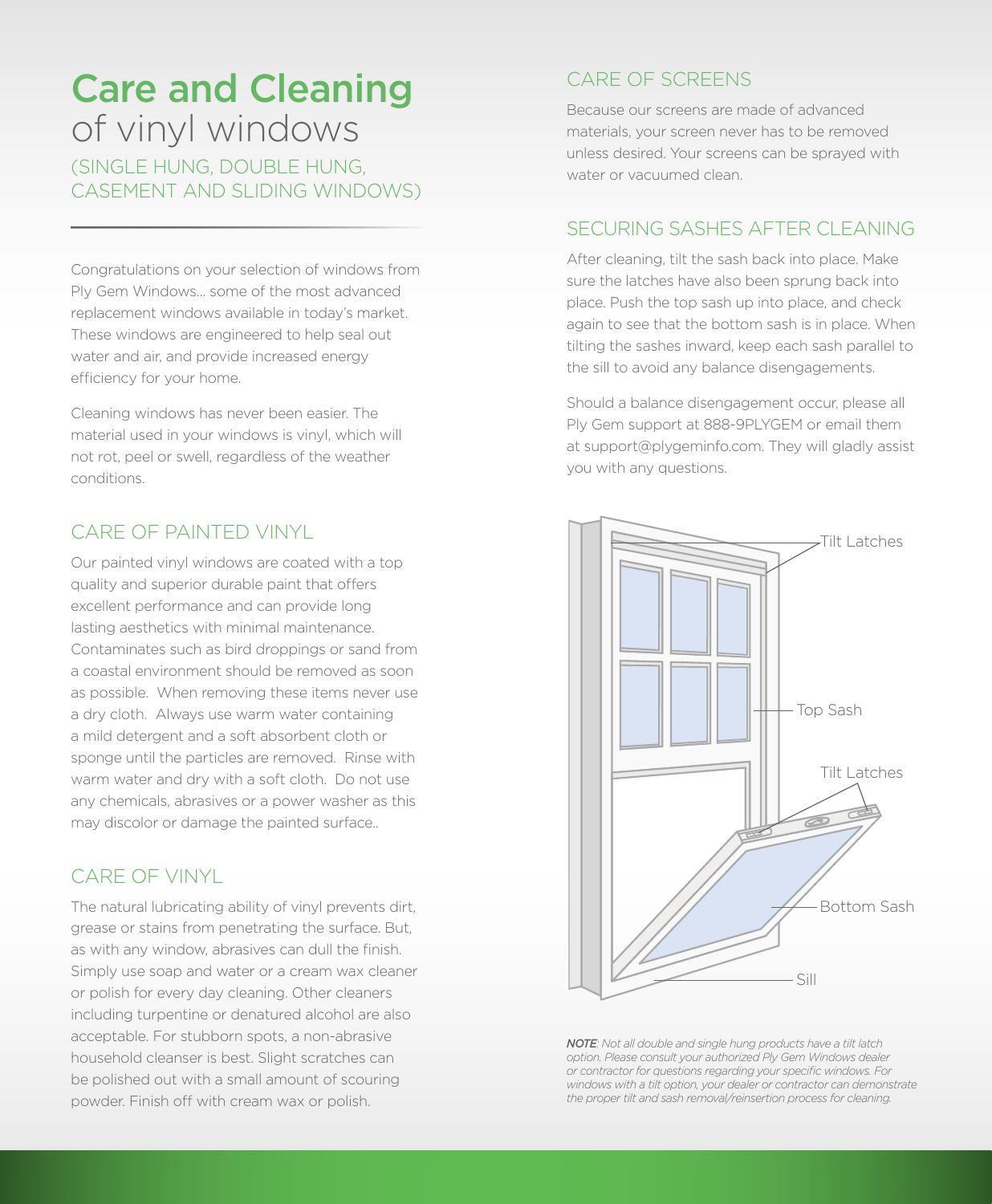### Cleaning Glass on single hung and double hung windows

#### HOW TO TILT FOR CLEANING

You may clean your windows with soap and water or any common glass cleaning agent. The same recommendation applies if you have windows with Advanced Easy Clean Glass.

#### \*To Tilt in Bottom Sash:

Raise the bottom sash approximately three (3) inches from the sill. Using both hands as shown, disengage the tilt latches on both sides simultaneously. While holding the latches with your thumbs, gently pull the top of the sash toward you until the latches are clear of the frame. Holding the top of the sash, continue to lower it until you hear a "click." This "click" signifies that the balance locks have been engaged on both sides. When washing, rest the center of the sash on your knee. DO NOT lay the corner of the sash on anything that will leave the other corner unsupported.  $STFP 2 \cdot$  Clean



**STEP 1: Tilt Latches** 



\*To Tilt in Top Sash: Pull the top sash down until the sash stops. Slide the top sash latches toward the center and tilt the sash inward. Clean the top sash as you cleaned the bottom sash.

*A single hung window may come with two tilt latches on the bottom sash only.* 

#### HOW TO REMOVE SASH

Each sash can be completely removed for glass replacement, balance service, or screen removal. Be careful when you remove the sash because they are heavy.

In the tilt position, lift and remove sash, as shown. Tilt the sash in so it is parallel with the floor. Lift the sash straight up and out.

To restore the sash, reverse the procedure above being careful to insert the pin into the

Remove Sash

balance shoe. Insert the pin on the lower side, then insert the pin on the upper side and straighten the sash back into its level, operating position.

If a balance lock needs to be moved, or repositioned when the sash is removed, a flathead screwdriver can be used to operate the lock and move the balance up and down to position it for pin insertion.

*CAUTION: The balances are pre-tensioned to operate with the weight of the sash. With the sash removed the balances will snap up if the balance lock is disengaged. Make sure the lock is engaged before removing the sash. If it does snap up, place the head of the flat-head screwdriver in the tilt pin hole, pull the lock down to extend the balance, and twist the screwdriver ¼ to ½ turn until the lock "clicks."*

*NOTE: Not all double and single hung products have a tilt latch option. Please consult your authorized Ply Gem Windows dealer or contractor for questions regarding your specific windows. For windows with a tilt option, your dealer or contractor can demonstrate the proper tilt and sash removal/reinsertion process for cleaning.*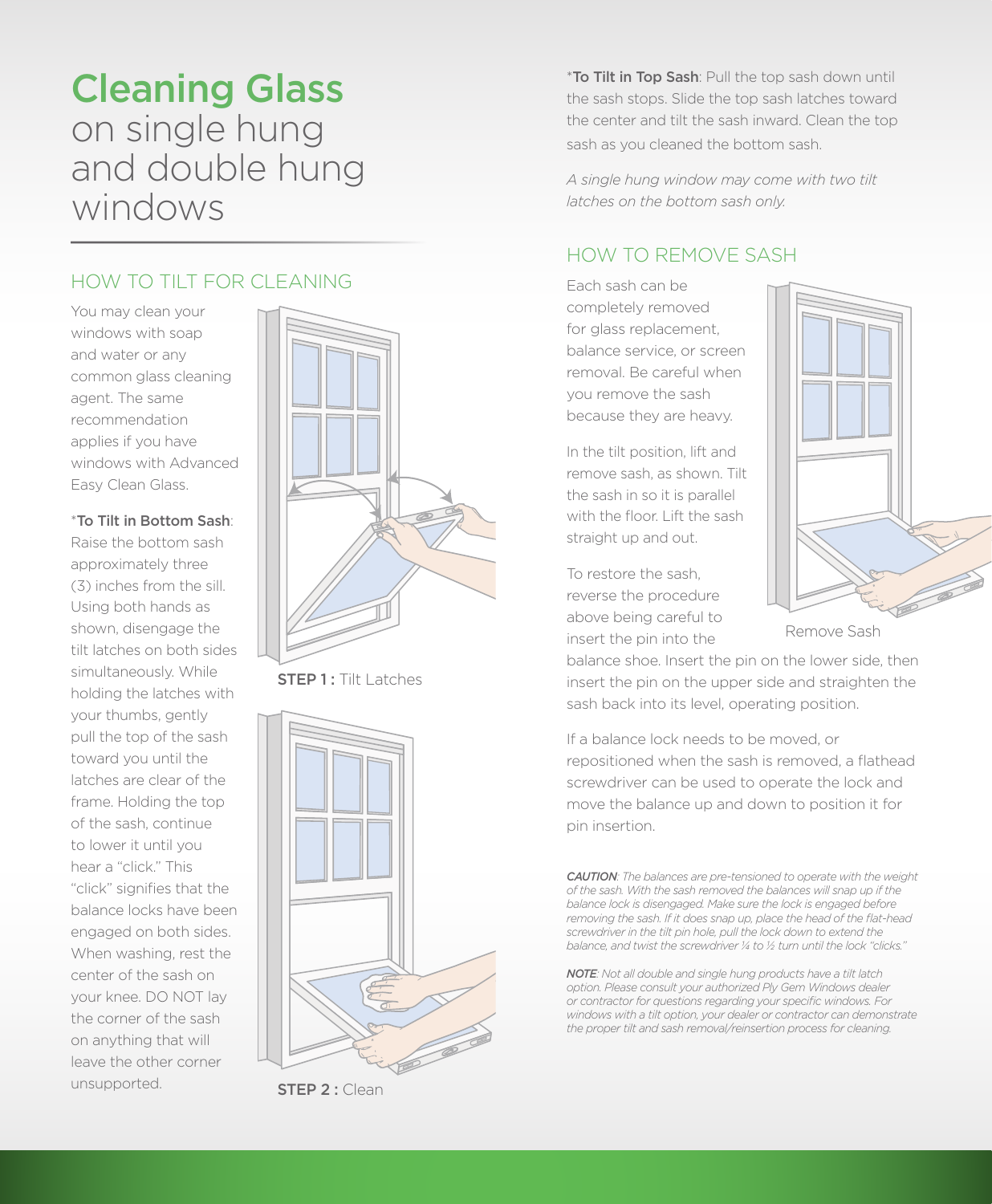# **Cleaning Glass on** casement windows

Before you begin to clean your Casement Windows you'll need to push the screen clips in to disengage the screen from the window. Then, unlock the window by lifting the lock handle up. Crank the sash all the way to the open position.

Clean the exterior of the sash by reaching your arm through the space between the main frame and the sash.

When you're finished cleaning, make sure to close and lock the window by pushing the lock handle down.



# **Cleaning Glass on** sliding windows

Sliding windows are built to slide from side-to-side in their own tracks. They can be removed from these tracks for cleaning.

To remove the interior sash, simply open the window and slide the interior sash all the way to the opposite side past the two anti-lift blocks. Lift the sash up into the header of the main frame as high as it will go. Pull the bottom of the sash toward you, releasing it from the frame track. Then, lower it gently.

To remove the exterior sash, slide the exterior sash all the way to the opposite side past the anti-lift blocks. Lift the sash up and then pull the bottom toward you to release it from the frame track. Then, lower gently.

To reinsert the sash, pick up the exterior sash first and place it into the top outer window frame track to the opposite side of the anti-lift blocks, lift upward and push outward. Slide the window sash all the way to the side. Place the head of the interior sash into the top inner window frame track to the opposite side of the anti-lift blocks and push into place. Slide the window closed and make sure to lock it.

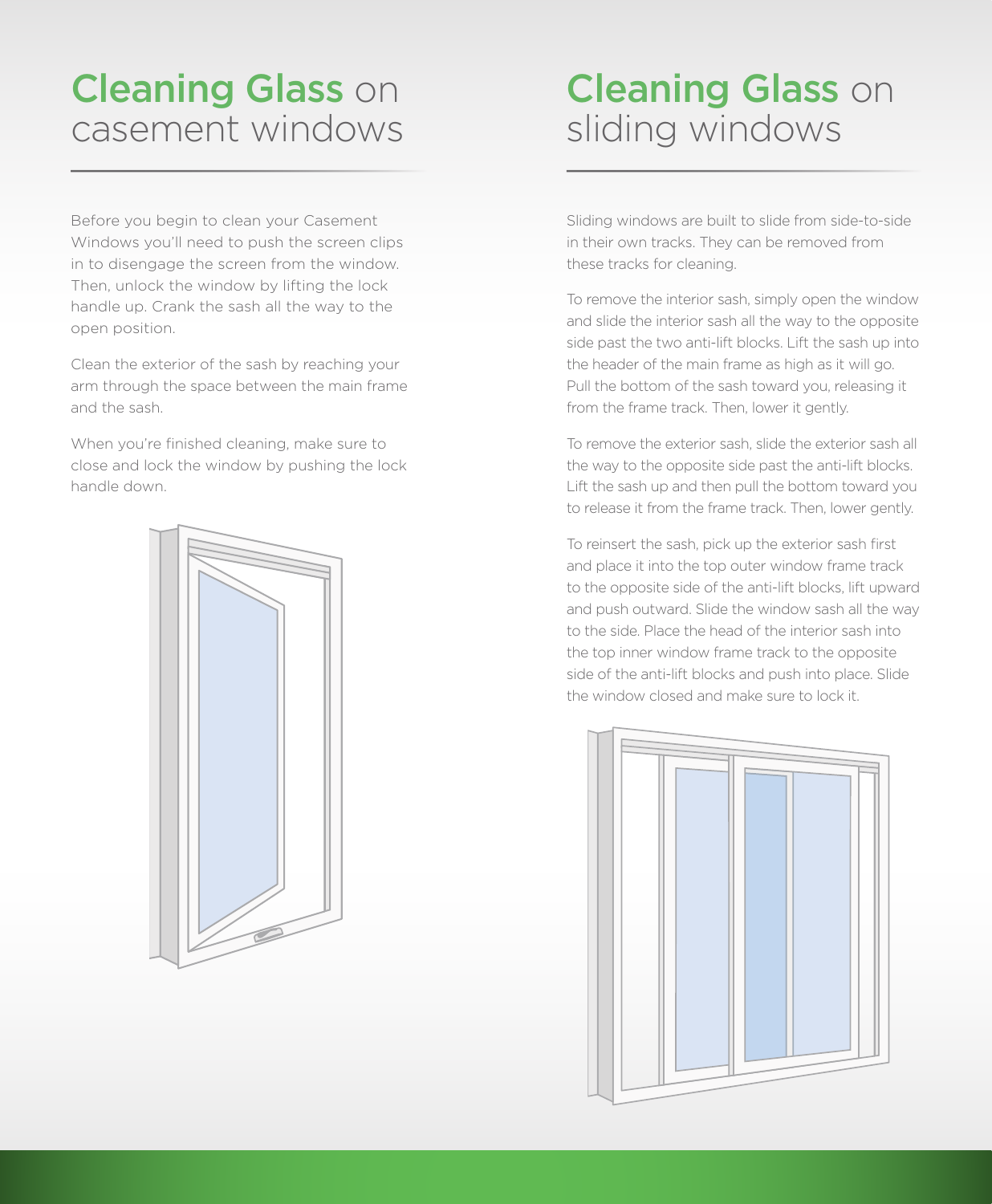# Operation and maintenance of sliding patio doors

### HOW TO CLEAN YOUR DOOR

The operating panels of your patio door are equipped with tandem steel rollers that move horizontally along a sill track. When the door is open to the outside, these tracks are exposed to the elements and can collect dust, dirt and debris. A semi-annual cleaning is recommended to prevent this material from disrupting the proper operation of the patio door system.

Your door features an anti-take-out device in the head that makes it virtually impossible to remove the active panel, even with the rollers in their lowest adjustment position.

The door's threshold with a stainless steel roller guide resists frost and condensation and can be cleaned with soap and water as needed.

If you see water in the bottom track or sill area of your windows

#### THERE IS NO CAUSE FOR ALARM.

Your horizontally sliding Ply Gem Window is designed to evacuate water efficiently from this track area. As the drawing depicts, the shaded area (water) is draining from both the outer and inner track areas. Small amounts of water, during periods of rain, may be visible, however, this water will drain efficiently as designed to diminish the possibility of overflow and/or water entry into your living area. Additionally there are "weep cover" protectors installed to protect against water and wind damage during severe weather.



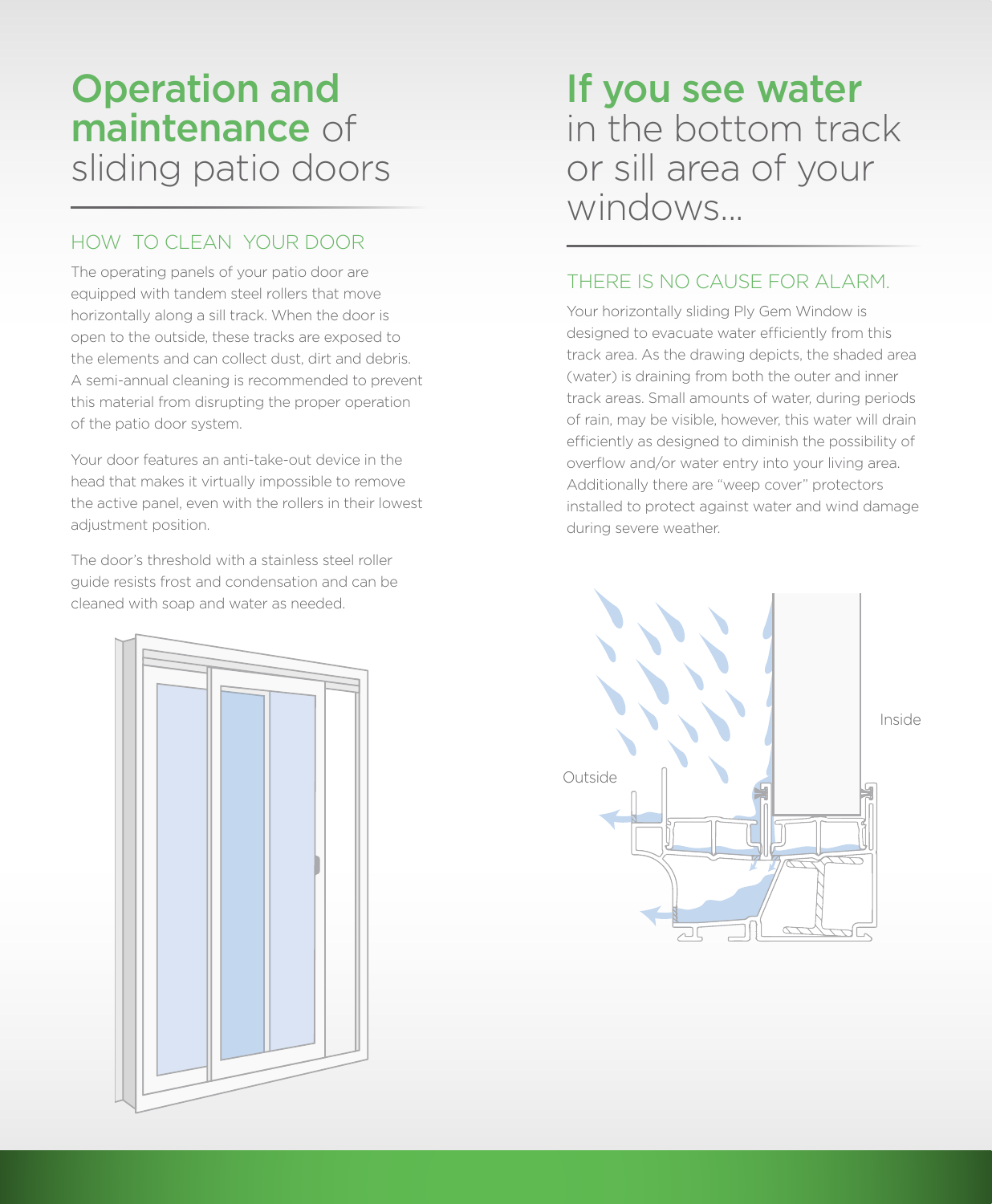## Reverse or Outdoor Condensation of your windows

Condensation on the outdoor surface of an insulating unit is called reverse or outdoor condensation. It is not an indication that the glass or insulating unit is defective. Under the right set of atmospheric conditions, it is possible to get condensation on the exterior glass surface of an insulating glass unit.

Specifically, these conditions are as follows:

- Glass temperature below dew point temperature
- Clear night sky
- Still air
- High relative humidity
- Well-insulated glass units

Exposed to these conditions, the exterior surface of the glass can radiate heat away to the night sky such that the glass temperature falls below the dew point of ambient air. When this occurs, moisture from the air condenses on the glass surface. Only when the glass temperature rises above the dew point, will the condensation evaporate back into the air. Dew formation on grass, car hoods and roofs, building roofs and walls, is common and accepted as a fact of nature.

The presence of moisture indicates that the specific set of atmospheric conditions exist and that the insulating glass is indeed doing its job — that of insulating the building from the environment. In this case, that insulation capability is what impedes the flow of building heat through the glass and prevents warming of the exterior, above the dew point.

If exterior condensation occurs on insulating glass, there is little or nothing that can be done to prevent its recurrence. On some occasions, keeping draperies open to allow heat transfer through the glass has been known to reduce condensation.